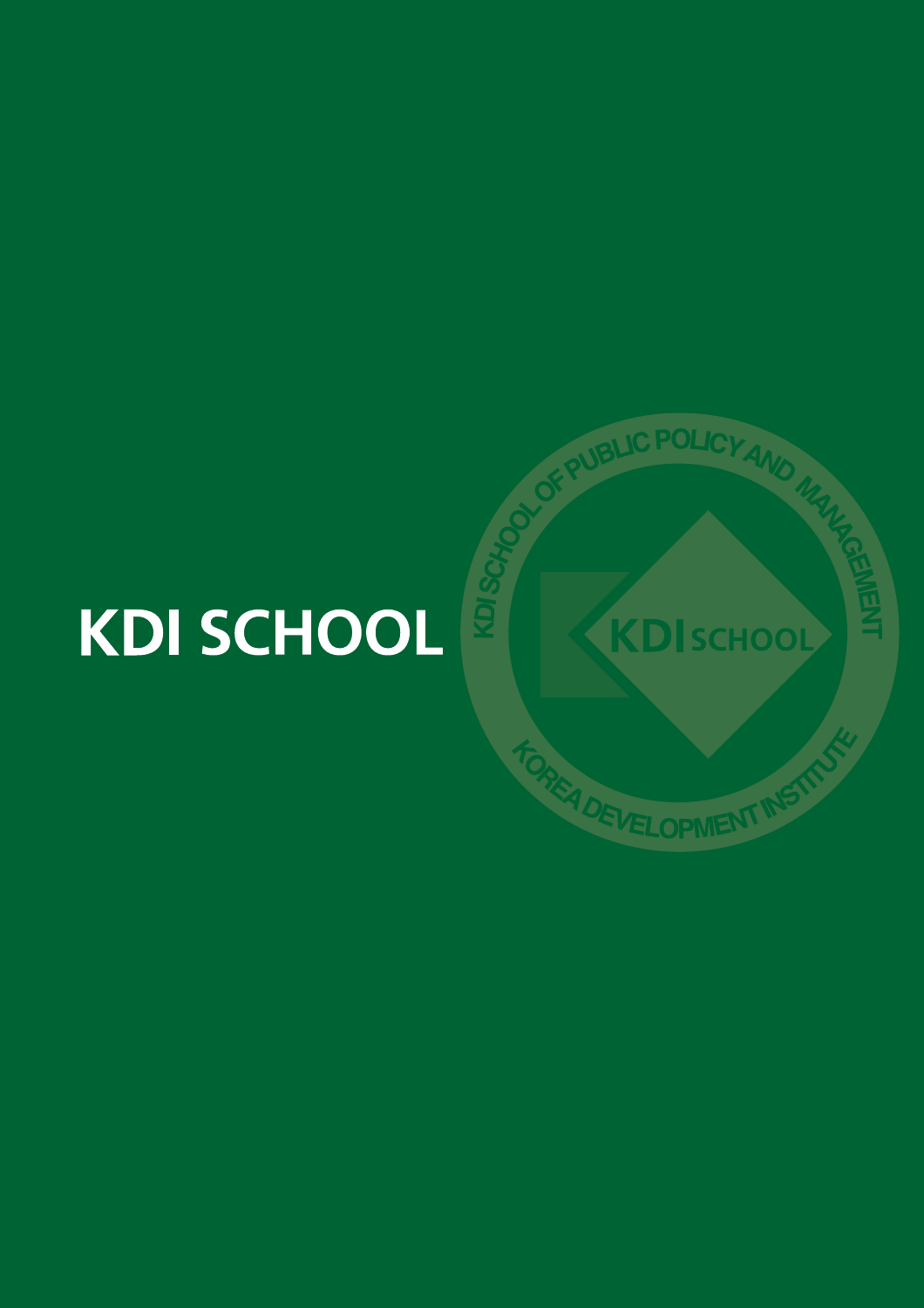### 01. Symbol & Logo



## **KDI SCHOOL KDI School of Public Policy and Management**

KDI School's Green Diamond is symbolic of its strong resolve to thrive and flourish. On the left of the Green Diamond is Platinum Square, and this embodies unabridged endeavors of the KDI School community which firmly support the growth of the School.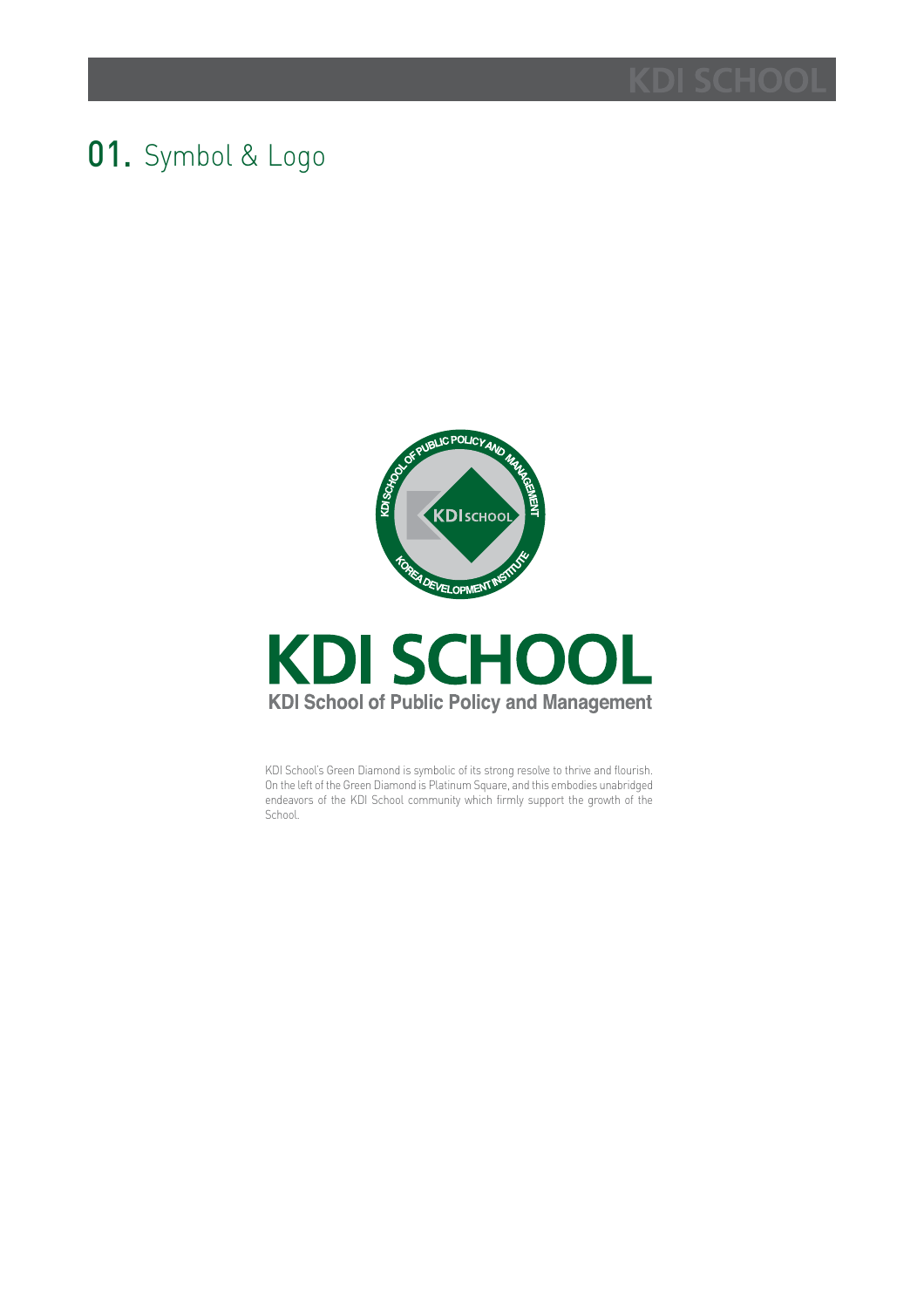

### 02. Type of Logo

English



Korean

# $K\dot{\text{D}}\dot{\text{D}}$  =  $\frac{x_1}{3}$   $\frac{x_2}{3}$   $\frac{x_3}{3}$   $\frac{x_4}{3}$   $\frac{x_5}{3}$   $\frac{x_6}{3}$   $\frac{x_7}{3}$   $\frac{x_8}{3}$

English& Korean

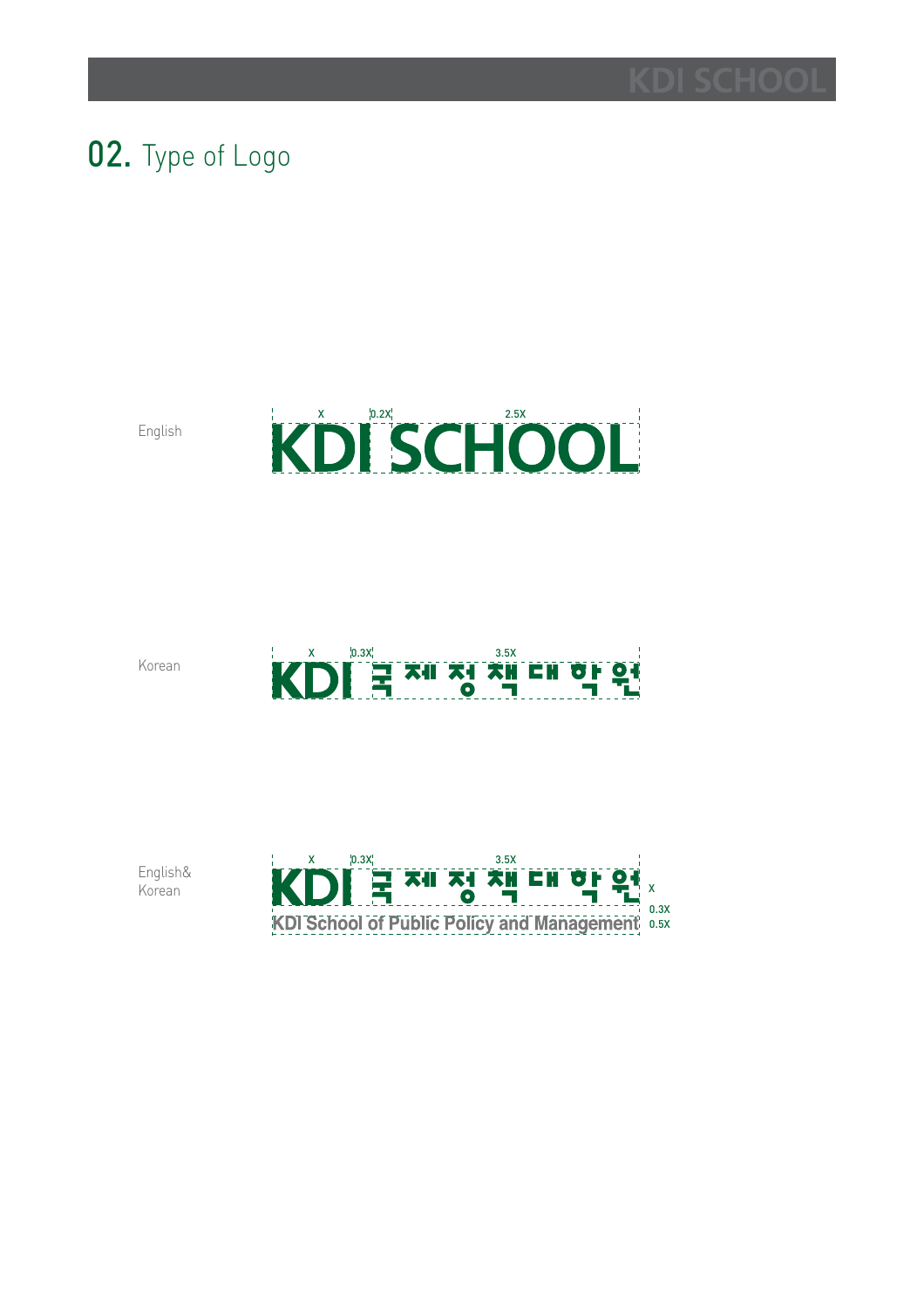### 03. English Signature

Vertical combination



Horizontal combination

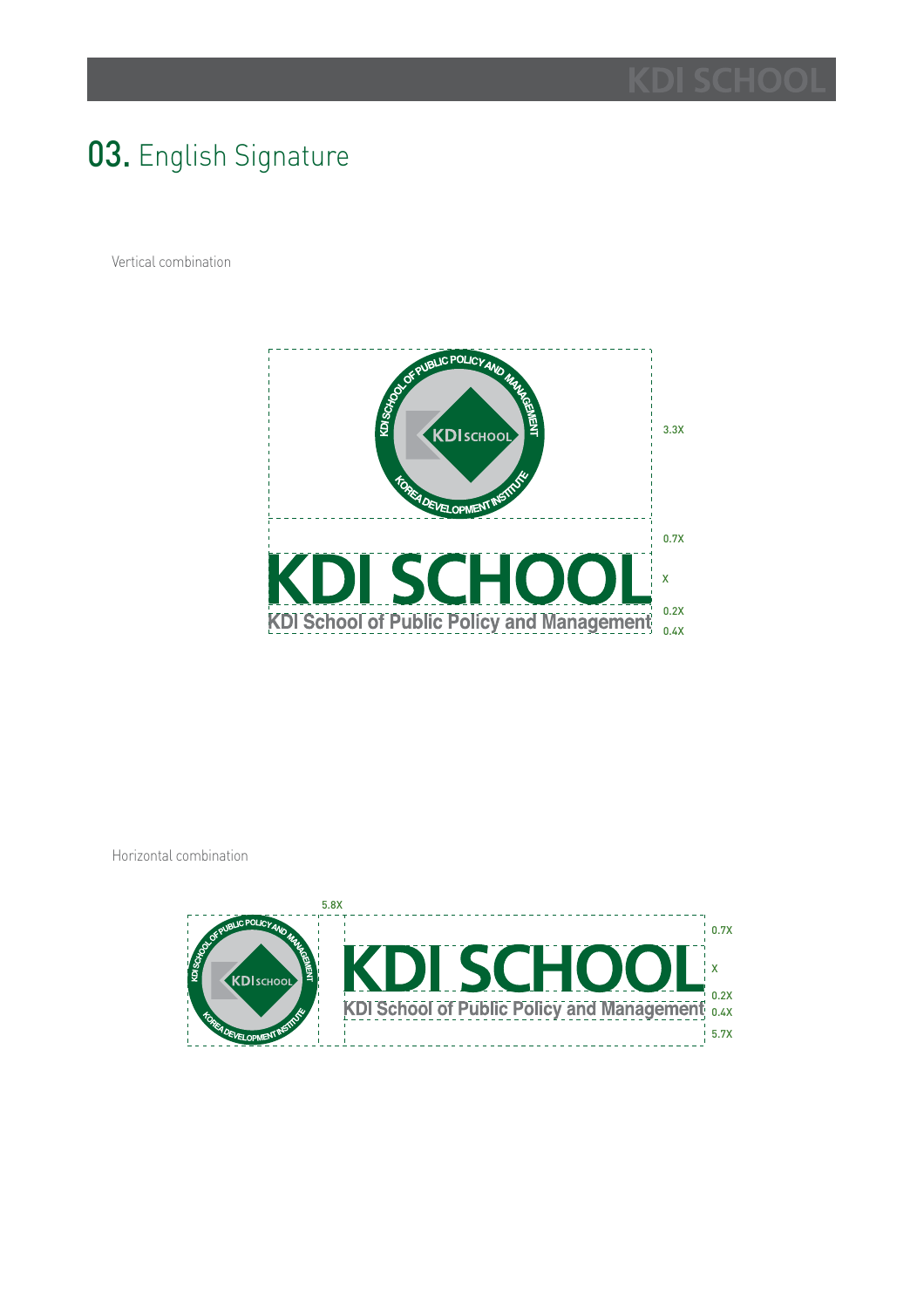### 04. Korean Signature

Vertical combination



Horizontal combination

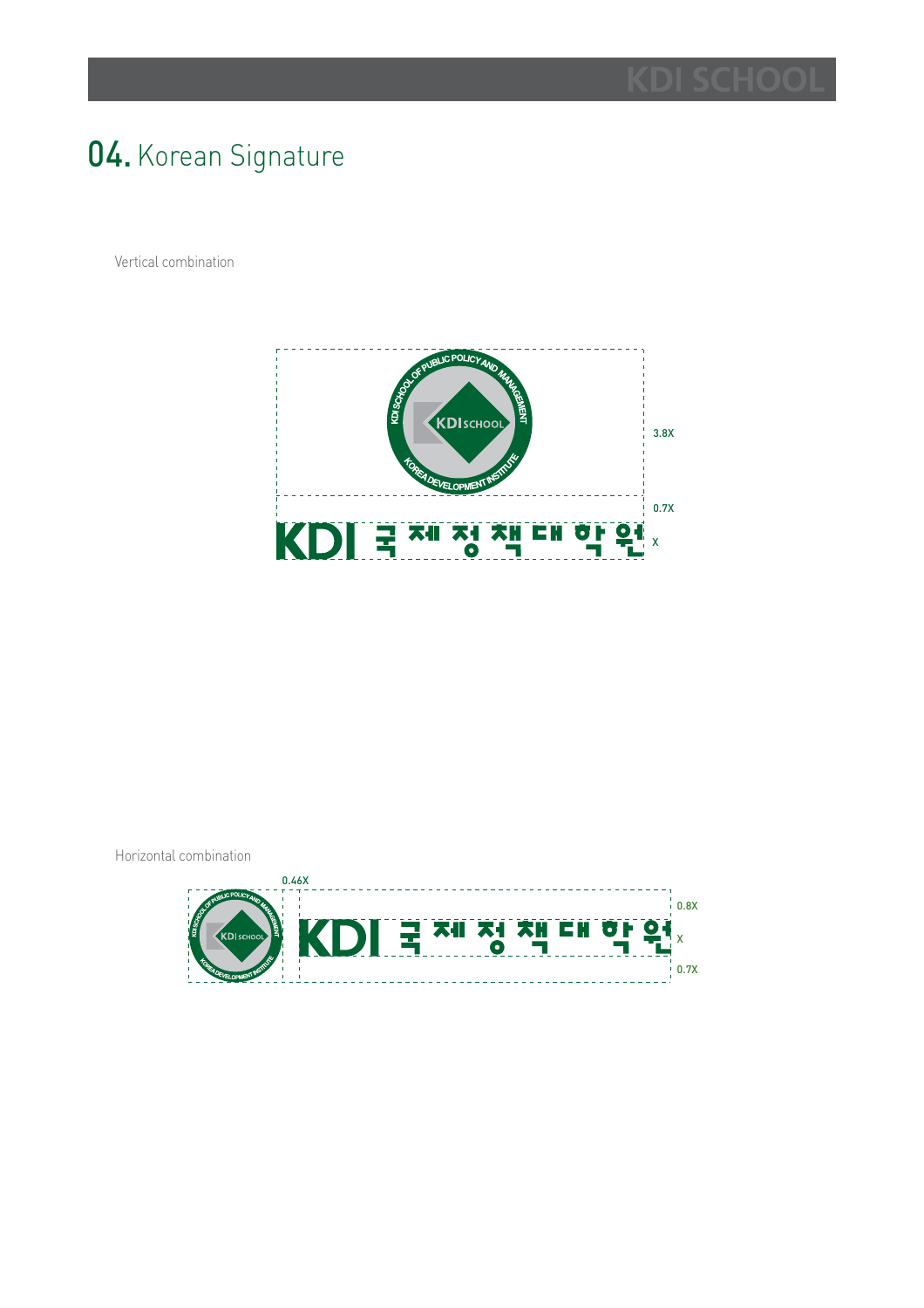### 05. Korean & English Signature

Vertical combination



Horizontal combination

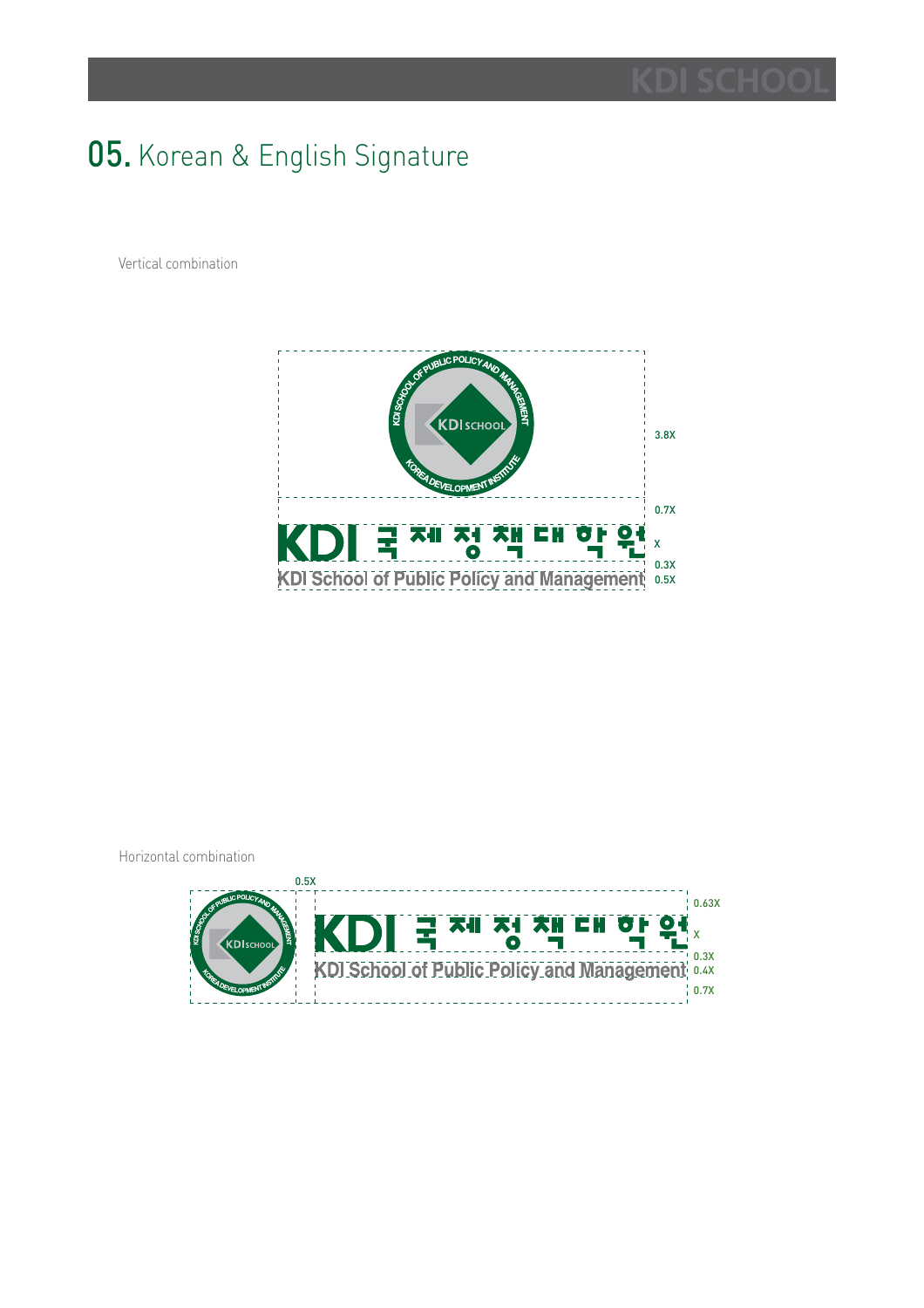### 06.Grid System

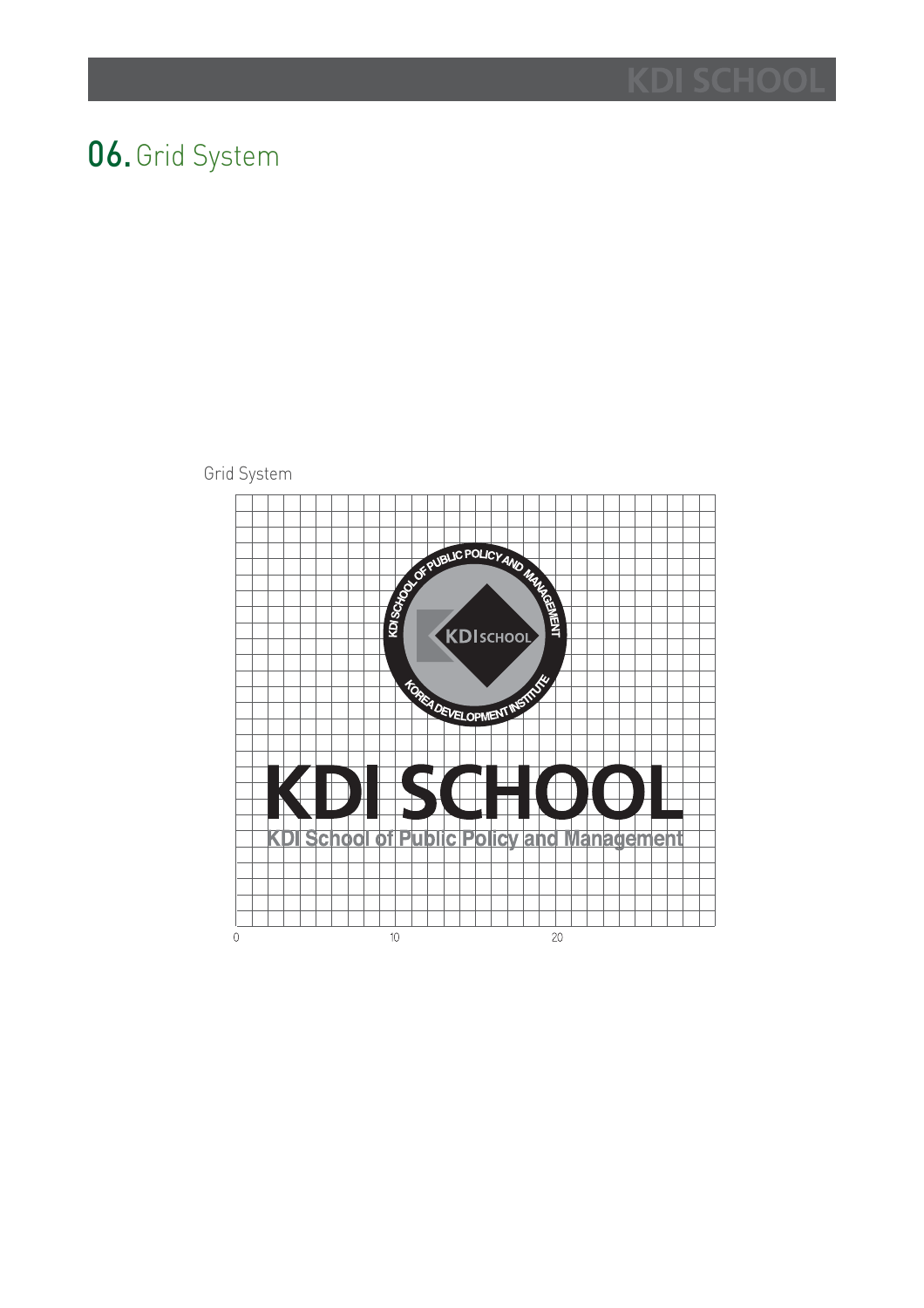### 07. KDI School Colors

### **KDI SCHOOL GREEN**



KDI SCHOOL GREEN KDI School Green portrays vitality, prosperity and peace, representing its vision for the future and harmony with the world.

### **KDI SCHOOL PLATINUM**



KDI SCHOOL PLATINUM KDI School Platinum stands for its unflinching will to pursue educational philosophies that endure time and change.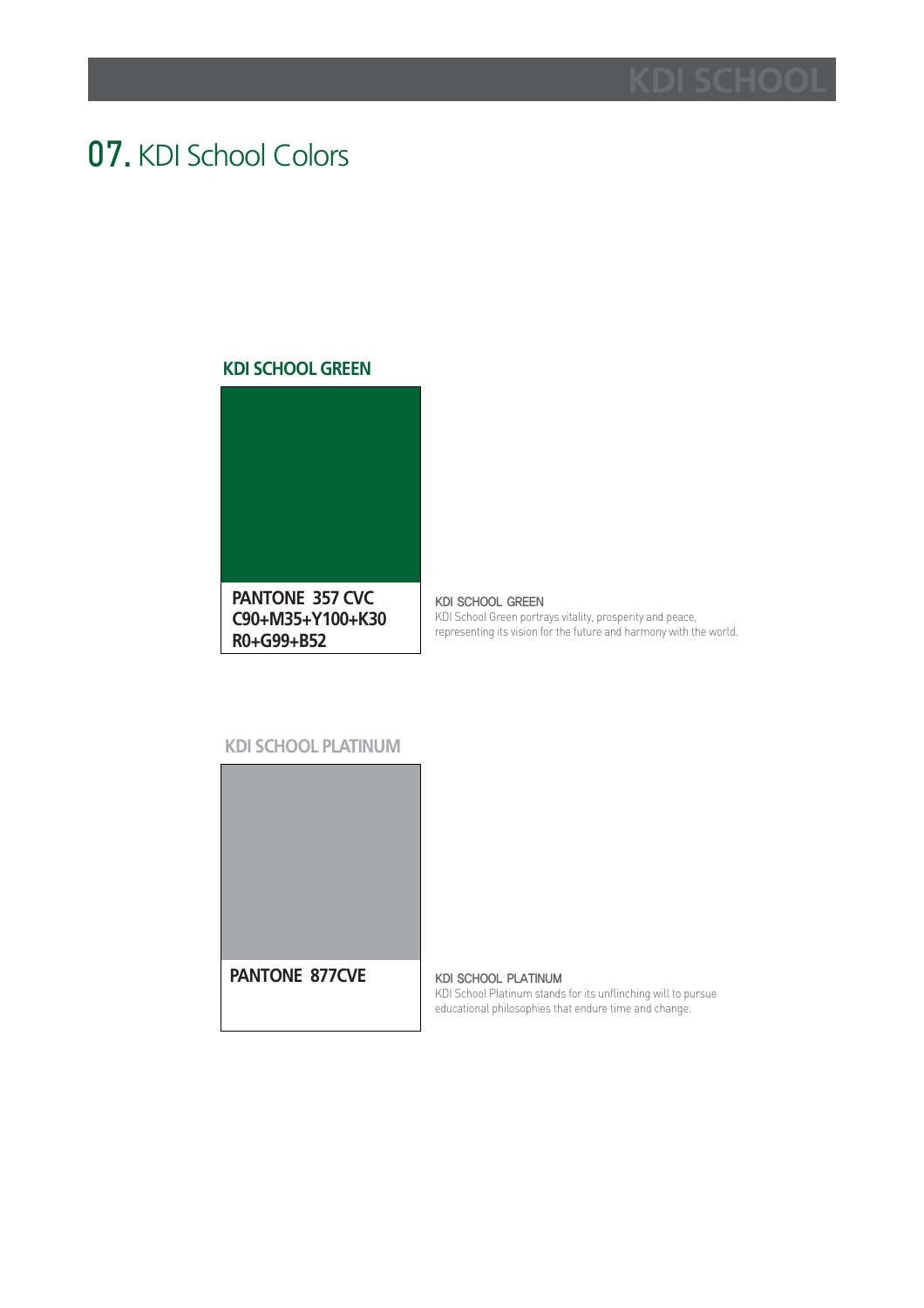

## 08. Color Usage



Background color to White





Background color to KDI SCHOOL GREEN Background color to KDI SCHOOL PLATINUM



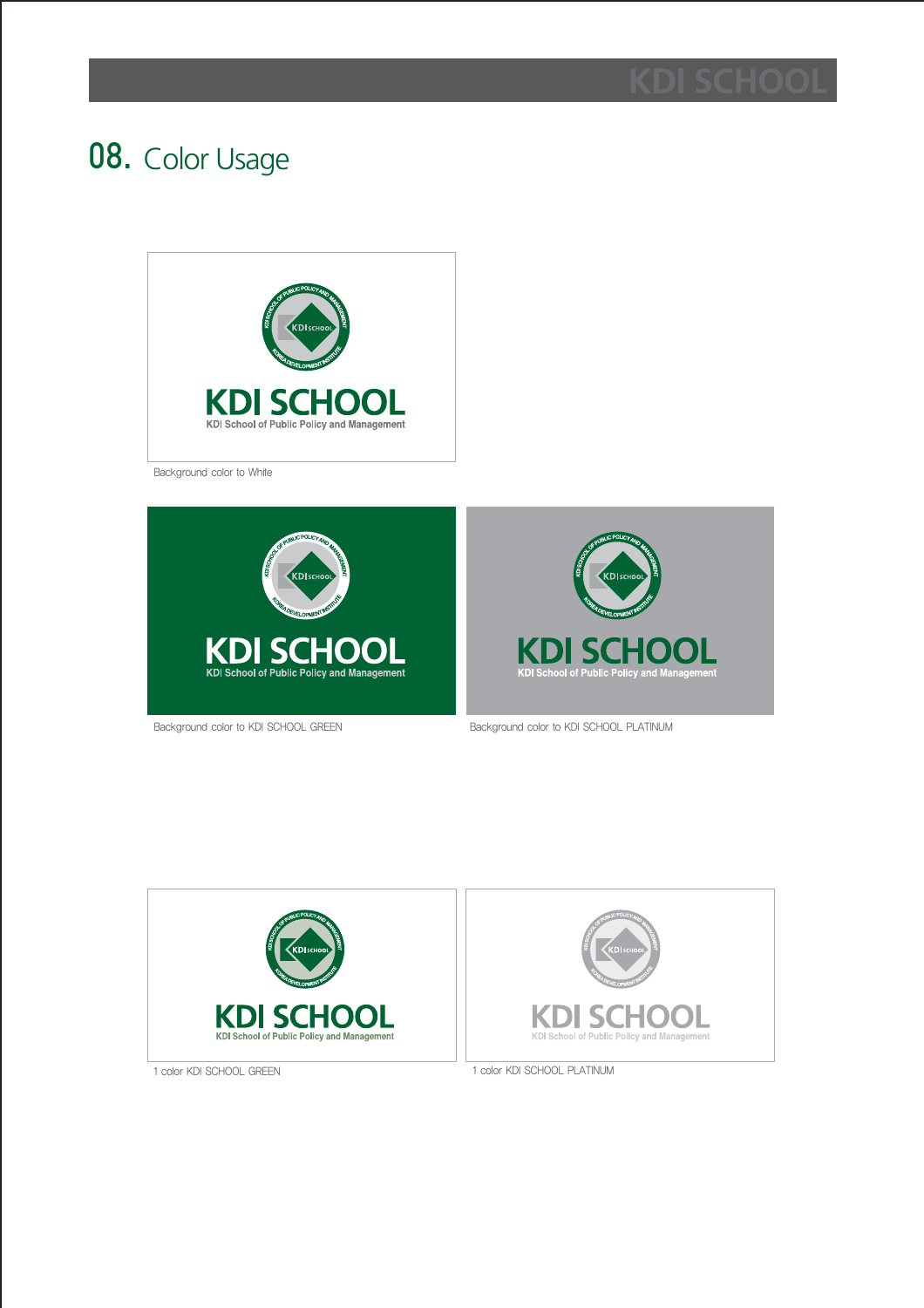### 09. Black & White Color Usage